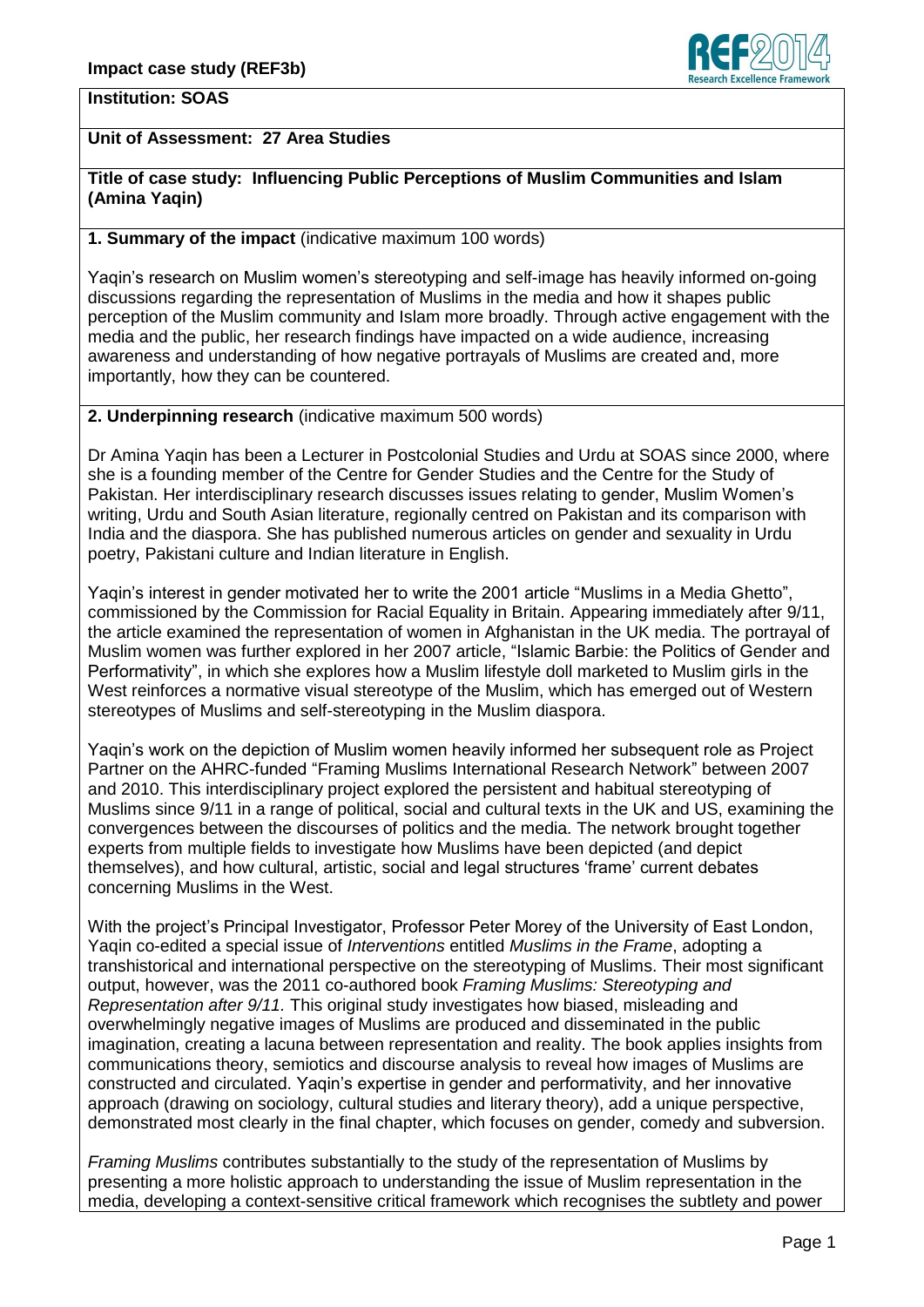

of images. Moreover, it offers recommendations for reflexive, self-critical practices in politics and the media to improve the representation of Muslims in these two spheres.

### **3. References to the research** (indicative maximum of six references)

- a. "Muslims in a Media Ghetto". *Connections*, Commission for Racial Equality, UK. Autumn 2001.
- b. "Islamic Barbie: The Politics of Gender and Performativity." *Fashion Theory: The Journal of Dress Body & Culture* 11/2 (2007): 173-88.
- c. and Peter Morey, eds. *Muslims in the Frame. Interventions: International Journal of Postcolonial Studies* 12/2 (2010).
- d. "Inside the Harem, Outside the Nation: Framing Muslims in Radio Journalism." *Interventions: International Journal of Postcolonial Studies* 12/2 (2010): 226-38.
- e. and Peter Morey. "Introduction: Muslims in the Frame." *Interventions: International Journal of Postcolonial Studies* 12/2 (2010): 145-56.
- f. and Peter Morey. *Framing Muslims: Stereotyping and Representation After 9/11.* Cambridge (MA), London (UK): Harvard University Press, 2011.

## **4. Details of the impact** (indicative maximum 750 words)

*Framing Muslims* has greatly informed the work of individuals and organisations who actively challenge negative perceptions of Muslims and Muslim communities in the UK (1, below). Specifically, the book has been used to inform the work of ENGAGE, a not-for-profit company founded in 2008 with the aim of challenging Islamophobia in the UK and improving Muslim participation in media and politics. In November 2012, ENGAGE launched a national touring exhibition, *Media Portrayals of Islam and Muslims*, at the House of Commons to generate awareness and understanding of Islamophobia and its impact on the lives and security of British Muslims. The findings of *Framing Muslims* formed part of the exhibition and its accompanying guide, providing in-depth analysis of what constitutes "newsworthy" articles when selecting stories about Muslims or Islam and how pre-determined patterns of selection reinforce negative stereotypes. The exhibition was mounted in multiple locations in the UK, including the Muslim Council for Britain"s community dinners in Birmingham and Leicester (200 attendees per event); Social Workers Action Network conference, South Bank University (500+); the Unite Against Fascism Conference, London (500+); Communications Workers Union headquarters, London (200); Manchester Museum (2000+); and London Muslim Centre and East London Mosque (200+).

*Framing Muslims* also heavily informed ENGAGE"s media masterclass, a free one-day course held in London (2012) and Bolton (2013), which encouraged delegates to think critically about the negative portrayal of Muslims in the media and how this might be challenged in the quest for a more cohesive and inclusive society. Shenaz Bunglawala, ENGAGE"s Head of Research, confirms the contribution to both the masterclass and the exhibition (2, 3 and 4):

*"The book"s analysis of the representation of Muslims in film and literature is used to illustrate the stereotypes that pervade in this medium.* Framing Muslims *is uniquely relevant for its inclusion of "soft" media approaches, that is, the prevalence of anti-Muslim stereotypes in literature and film. This analysis contributes to assessment on the representation of Islam and Muslims in "hard" media (newspapers and television) and aids in the appreciation of how multi-platform messaging informs the construction of Muslims and Islam in the public discourse. Our media masterclass presentation and Islamophobia Awareness Exhibition would not be complete without inclusion of the analysis contained in* Framing Muslims *and its significance to challenging anti-Muslim prejudice*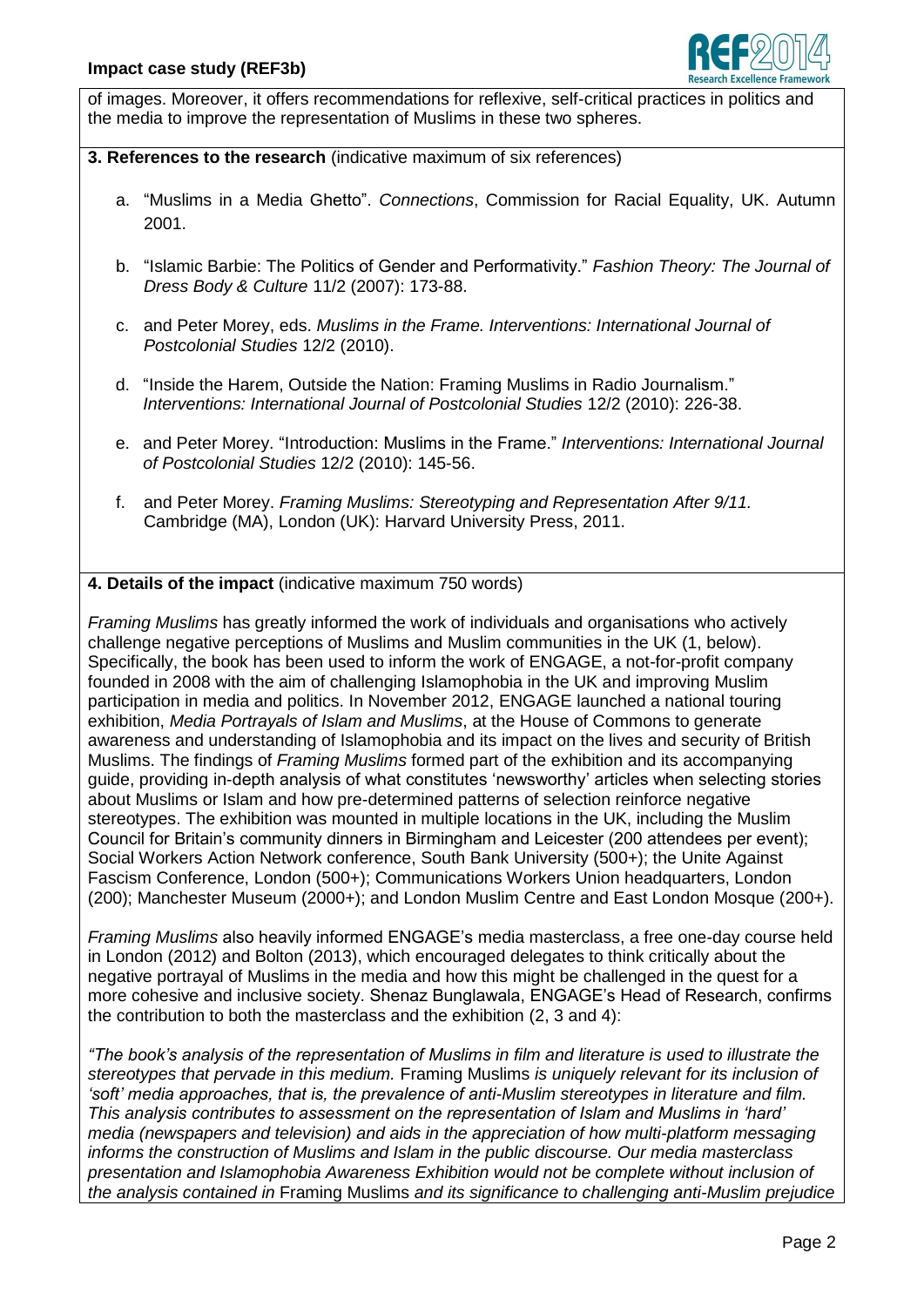

*in public discourse".*

*Framing Muslims* has also informed the thinking of those within the media involved in debates and discussions surrounding the representation of Muslims. Samira Ahmed, freelance journalist, writer and broadcaster at the BBC, cites the text as having shaped her ideas on this issue (5):

*"I found Dr Yaqin's book interesting and I've recommended it or brought ideas from it up in meetings and discussions with producers and guests in at Radio 3, the World Service and BBC1. For example, we did a programme item at* Night Waves *on Radio 3 a few months ago about the concept of Muslim comedy in North America, which drew on some similar ideas* (6)*. It includes an interview with the creator of* Little Mosque on the Prairie*, a programme I had specifically mentioned to my producer, after reading about her in* Framing Muslims*. My producer read the book on my recommendation, so it played a specific part in the preparation of ideas and scope of the programme. In that sense, the impact has been notable."*

Yaqin (with Peter Morey) has actively disseminated her research through media engagement and participation in public events. In 2011, she appeared on the Islam Channel"s *Politics and Media* show hosted by Salma Yaqoob (former leader of the Respect Party) to discuss the book"s findings in relation the rise of the English Defence League and the lack of redress for Islamophobia in sections of the press (7). She also discussed the book's ideas at City Circle London, the Centre for the Study of Islam in the UK at Cardiff and the Muslim Institute Winter Gathering in Sarum College, Salisbury (8, 9). The book was well received by critics internationally, receiving positive reviews in *Dawn,* Pakistan"s oldest English-language newspaper, the *Saudi Gazette* and the Indian magazine *Frontline* (10, 11, 12).

Through a series of recorded and archived events, freely available on itunes, the "Framing Muslims" project has been communicated to the wider public, involving participants from community bodies, broadcasting and the arts, including broadcasters Sarfraz Mansoor and Samira Ahmed; the artist Ali Zaidi; novelists such as Booker Prize shortlisted Mohsin Hamid, award winners Daniyal Mueenudin and Farahad Zama and Hollywood screenwriter-turned-novelist Kamran Pasha. In 2010, the British Library included the website in its Web Archive, preserving the material for future use.

## **5. Sources to corroborate the impact** (indicative maximum of 10 references)

- 1. Framing Muslims website: <http://framingmuslims.org/> [Most recently accessed 18.11.13].
- 2. Shenaz Bunglawala, Head of Research, ENGAGE:<http://iengage.org.uk/> [Most recently accessed 18.11.13].
- 3. ENGAGE Masterclass:<http://www.getoutandvote.info/media-master-class-30th-june-2012/> [Most recently accessed 18.11.13].
- 4. Article on ENGAGE exhibition: [http://www.cwu.org/news/archive/raising-awareness-of](http://www.cwu.org/news/archive/raising-awareness-of-islamophobia.html)[islamophobia.html](http://www.cwu.org/news/archive/raising-awareness-of-islamophobia.html)
- 5. Samira Ahmed, journalist and broadcaster at the BBC
- 6. BBC Radio 3 programme on Muslim comedy:<http://www.bbc.co.uk/programmes/p015rhwv> [Most recently accessed 18.11.13].
- 7. Yaqin on the Islam Channel"s *Politics and Media* programme: <http://www.youtube.com/watch?v=3qIF45G9J8s&feature=relmfu> [Most recently accessed 18.11.13
- 8. Muslim Institute Winter Gathering, 2011: [http://www.musliminstitute.org/events/muslim](http://www.musliminstitute.org/events/muslim-institute-winter-gathering)[institute-winter-gathering](http://www.musliminstitute.org/events/muslim-institute-winter-gathering) [Most recently accessed 18.11.13].